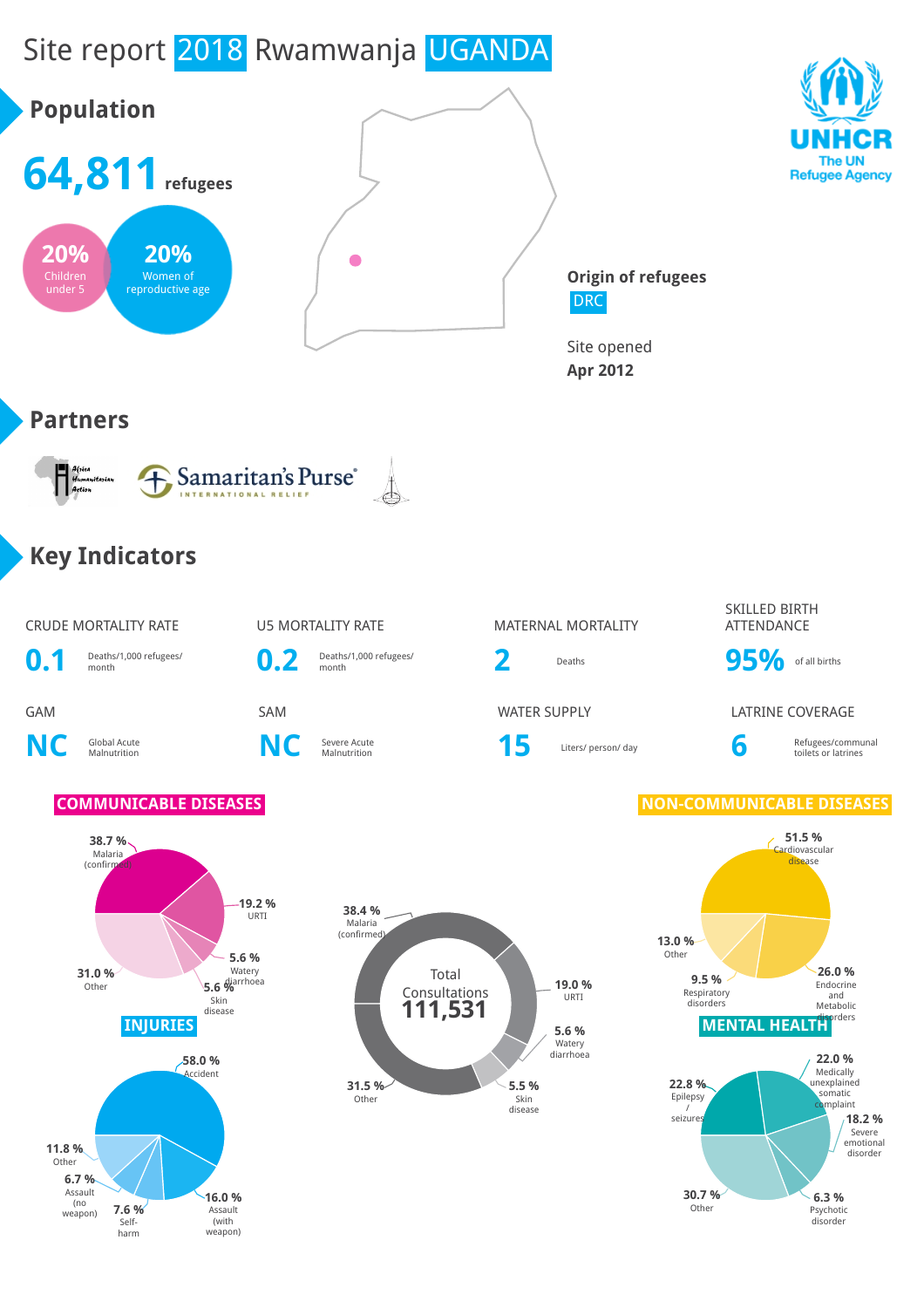## **Public Health**

| <b>HEALTH STAFFING</b>                                      | <b>INDICATOR</b> | <b>STANDARD</b> |           | <b>MORBIDITY</b>                                 | <b>INDICATOR</b>     | <b>STANDARD</b> |   |   |
|-------------------------------------------------------------|------------------|-----------------|-----------|--------------------------------------------------|----------------------|-----------------|---|---|
| Number of medical doctors                                   | 3                | 1: 50,000       | ◉         | Incidence of malaria among children under<br>5   | 71                   |                 |   |   |
| Number of qualified nurses                                  | 18               | 1:10,000        | ◙         | Incidence of watery diarrhoea among              | 32                   |                 |   |   |
| Number of community health workers                          | 187              | 1: 1,000        | ◙         | children under 5                                 |                      |                 |   |   |
| <b>ACCESS AND UTILIZATION</b>                               | <b>INDICATOR</b> | <b>STANDARD</b> |           | Incidence of pneumonia among children<br>under 5 | 6                    |                 |   |   |
| Consultations per trained clinician per day                 | 54               | < 50            | ▲         | Incidence of pneumonia among over 5              | 3                    |                 |   |   |
| Health utilisation rate (new visits / refugee /<br>year)    | 1.5              | $1 - 4$         | Ø         | Tuberculosis success rate                        | 100%                 | < 90%           | ◙ |   |
| Proportion of host population consultations                 | 14%              |                 |           | Were any MDR/X-TB cases diagnosed among<br>PoCs? | <b>No</b>            | <b>No</b>       | ☺ |   |
| <b>MORTALITY</b>                                            | <b>INDICATOR</b> | <b>STANDARD</b> |           | <b>VACCINATION</b>                               | <b>INDICATOR</b>     | <b>STANDARD</b> |   |   |
| <b>Crude Mortality Rate</b><br>(CMR) (/1000/month)          | 0.1              | < 0.75          | $\bullet$ | Full vaccination coverage                        | 112%                 | < 95%           |   |   |
| <b>Under-five Mortality Rate</b><br>(U5MR) (/1000/month)    | 0.2              | < 1.5           | Ø         | Measles vaccination coverage                     | <b>Not collected</b> |                 |   |   |
| <b>Infant Mortality Rate</b><br>(IMR) (/1000 livebirths)    | 7.8              | < 30            | Ø         | Source of vaccination data                       | <b>HIS</b>           |                 |   |   |
| <b>Neonatal Mortality Rate</b><br>(NNMR) (/1000 livebirths) | 3                | < 20            | $\bullet$ | <b>IN-PATIENT DEPARTMENT (IPD)</b>               | <b>INDICATOR</b>     | <b>STANDARD</b> |   |   |
| <b>OUTBREAK ALERT AND RESPONSE</b>                          | <b>INDICATOR</b> | <b>STANDARD</b> |           | Average length of stay (days)                    | 3.2                  |                 |   |   |
| Proportion of outbreaks investigated within 48<br>hours     | 100%             | 100%            | Ø         | Case fatality rate                               | 0.0                  |                 |   |   |
| Number of outbreaks reported                                | 5                |                 |           | Hospitalisation rate                             | 104.1                | $50 - 150$      |   | Ø |

## **Reproductive Health**

| <b>ANTENATAL CARE</b>                                                                     | <b>INDICATOR</b> | <b>STANDARD</b> |              | <b>FAMILY PLANNING</b>                                                      | <b>INDICATOR</b> | <b>STANDARD</b> |                       |
|-------------------------------------------------------------------------------------------|------------------|-----------------|--------------|-----------------------------------------------------------------------------|------------------|-----------------|-----------------------|
| Antenatal care coverage                                                                   | 89%              | > 90%           | А            | Contraceptive prevalence rate                                               | 55%              | $\geq 30\%$     |                       |
| Coverage of antenatal tetanus vaccination                                                 | 97%              | >95%            |              | Source of contraceptive prevalence data                                     | <b>HIS</b>       |                 |                       |
| <b>DELIVERY CARE</b>                                                                      | <b>INDICATOR</b> | <b>STANDARD</b> |              | SEXUAL AND GENDER-BASED VIOLENCE (SGBV)                                     | <b>INDICATOR</b> | <b>STANDARD</b> |                       |
| Proportion of births attended by skilled<br>personnel                                     | 95%              | $\geq 90\%$     | $\checkmark$ | Total number of reported rapes                                              | 41               |                 |                       |
| Proportion of births conducted by caesarean<br>section                                    | 10%              | $5 - 15%$       |              | Proportion of eligible rape survivors provided<br>with PEP within 72 hours  | 83%              | 100%            | $\boldsymbol{\omega}$ |
| Proportion of newborn infants with low birth<br>weight (<2500 gs) (weighed within 72 hrs) | 13%              | < 15%           |              | Proportion of eligible rape survivors provided<br>with ECP within 120 hours | 44%              | 100%            | $\boldsymbol{\Omega}$ |
| Proportion of teenage pregnancies                                                         | 2%               |                 |              | SEXUALLY TRANSMITTED INFECTIONS (STIS)                                      | <b>INDICATOR</b> | <b>STANDARD</b> |                       |
| Still birth rate (/ 1000 total births / month)                                            | $\overline{2}$   |                 |              | Number of genital ulcer diseases                                            | 148              |                 |                       |
| Number of maternal deaths                                                                 | $\overline{2}$   |                 |              | Number of Pelvic Inflammatory diseases                                      | 95               |                 |                       |
| Proportion of maternal deaths investigated<br>within 48 hours                             | 100%             | 100%            |              |                                                                             |                  |                 |                       |